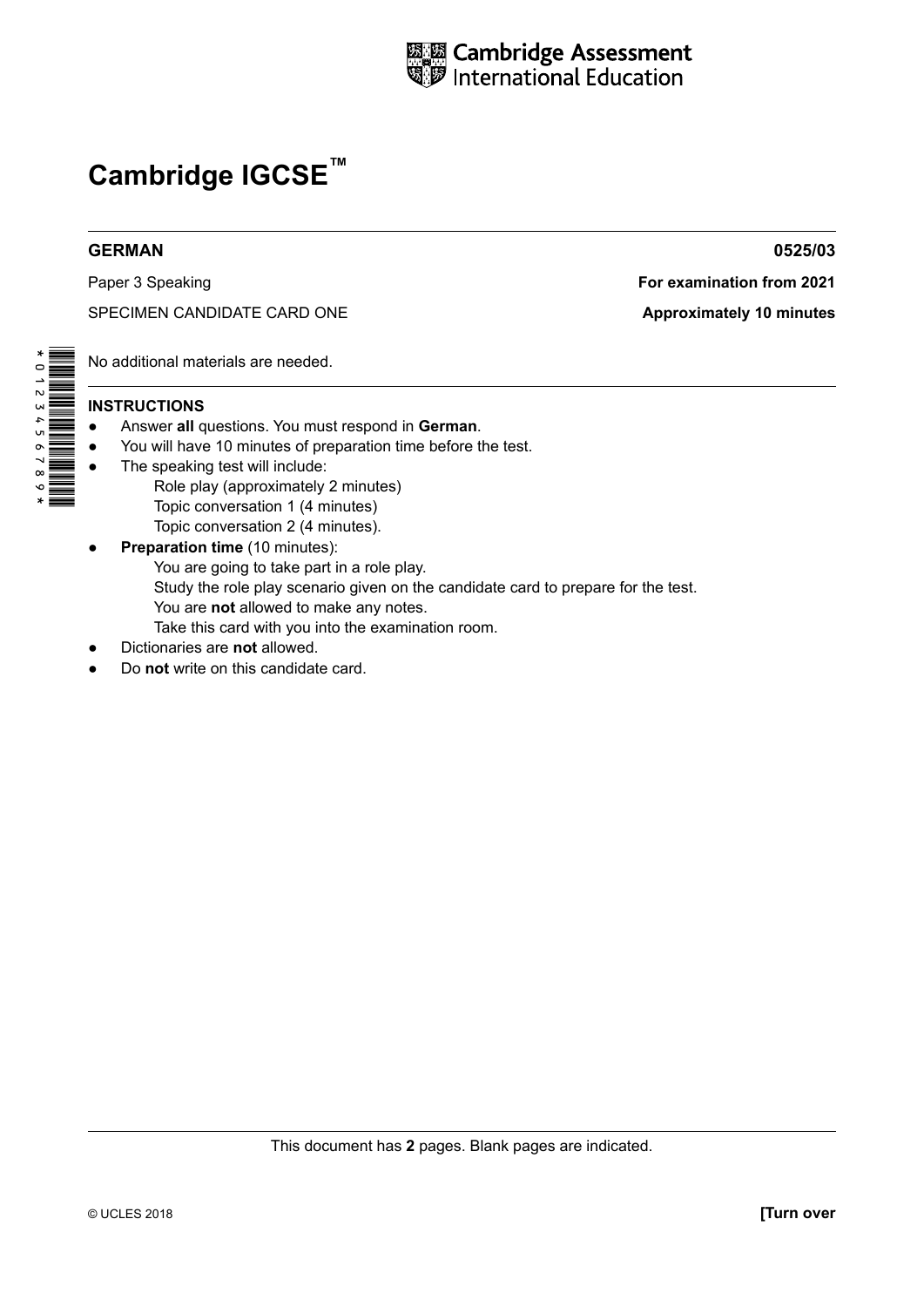### **1 Rollenspiel**

**Sie planen einen Ausflug in den Zoo. Sie sprechen mit Ihrem deutschen Freund / Ihrer deutschen Freundin.**

Kandidat(in): Sie selbst

Lehrer: Ihr Freund / Ihre Freundin

Der Lehrer / Die Lehrerin beginnt das Rollenspiel.

| 2 | Gespräche   |                                                                                 |  |
|---|-------------|---------------------------------------------------------------------------------|--|
|   | Gespräch 1: | Der Lehrer / Die Lehrerin beginnt das Gespräch.                                 |  |
|   |             | Beantworten Sie alle Fragen.                                                    |  |
|   | Gespräch 2: | Der Lehrer / Die Lehrerin beginnt das Gespräch.<br>Beantworten Sie alle Fragen. |  |

Permission to reproduce items where third-party owned material protected by copyright is included has been sought and cleared where possible. Every reasonable effort has been made by the publisher (UCLES) to trace copyright holders, but if any items requiring clearance have unwittingly been included, the publisher will be pleased to make amends at the earliest possible opportunity.

Cambridge Assessment International Education is part of the Cambridge Assessment Group. Cambridge Assessment is the brand name of the University of Cambridge Local Examinations Syndicate (UCLES), which itself is a department of the University of Cambridge.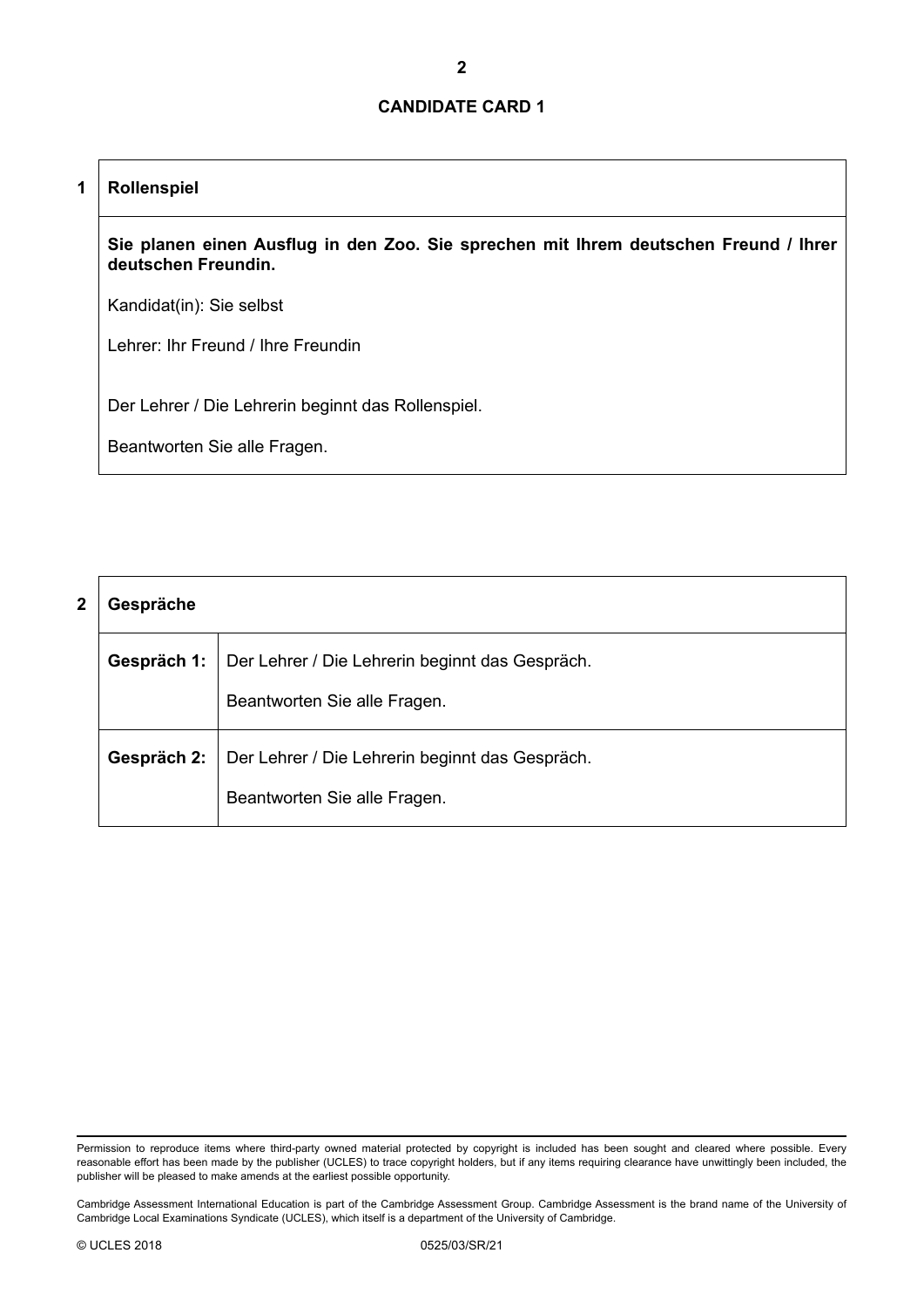

Paper 3 Speaking **For examination from 2021** 

SPECIMEN CANDIDATE CARD TWO **Approximately 10 minutes** 

No additional materials are needed.

# **INSTRUCTIONS**

- Answer all questions. You must respond in German.
- ● You will have 10 minutes of preparation time before the test.
- The speaking test will include: Role play (approximately 2 minutes)
	- Topic conversation 1 (4 minutes)
- Topic conversation 2 (4 minutes). **• Preparation time** (10 minutes): You are going to take part in a role play. Study the role play scenario given on the candidate card to prepare for the test. You are **not** allowed to make any notes.
	- Take this card with you into the examination room.
- **Dictionaries are not allowed.**
- Do **not** write on this candidate card.

**GERMAN 0525/03**

\*0123456789\*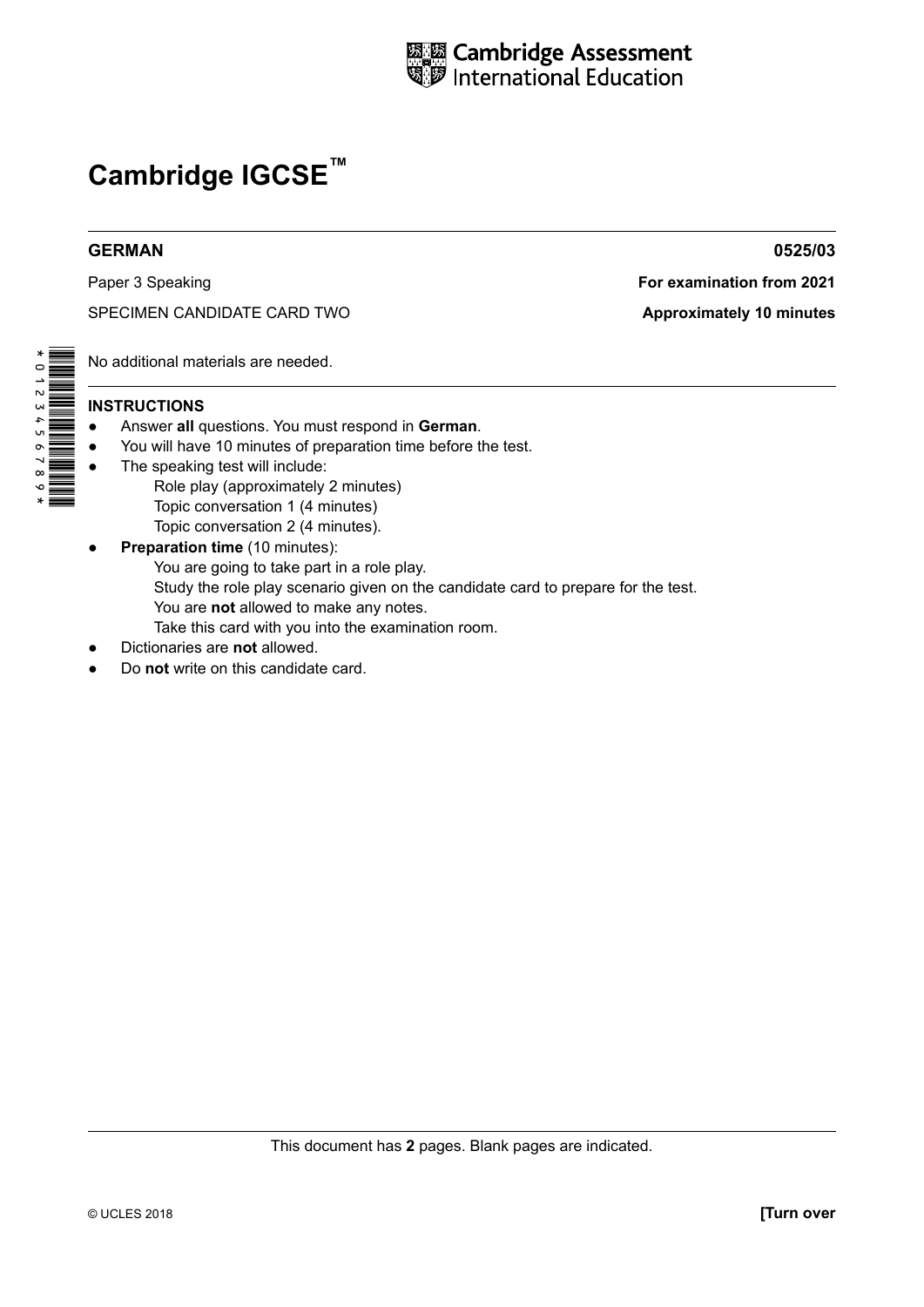# **1 Rollenspiel**

**Sie sind in Deutschland und planen mit Ihrem Austauschpartner / Ihrer Austauschpartnerin einen Kinobesuch.**

Kandidat(in): Sie selbst

Lehrer: Ihr Austauschpartner / Ihre Austauschpartnerin

Der Lehrer / Die Lehrerin beginnt das Rollenspiel.

| 2 | Gespräche   |                                                                                 |  |
|---|-------------|---------------------------------------------------------------------------------|--|
|   | Gespräch 1: | Der Lehrer / Die Lehrerin beginnt das Gespräch.                                 |  |
|   |             | Beantworten Sie alle Fragen.                                                    |  |
|   | Gespräch 2: | Der Lehrer / Die Lehrerin beginnt das Gespräch.<br>Beantworten Sie alle Fragen. |  |

Permission to reproduce items where third-party owned material protected by copyright is included has been sought and cleared where possible. Every reasonable effort has been made by the publisher (UCLES) to trace copyright holders, but if any items requiring clearance have unwittingly been included, the publisher will be pleased to make amends at the earliest possible opportunity.

Cambridge Assessment International Education is part of the Cambridge Assessment Group. Cambridge Assessment is the brand name of the University of Cambridge Local Examinations Syndicate (UCLES), which itself is a department of the University of Cambridge.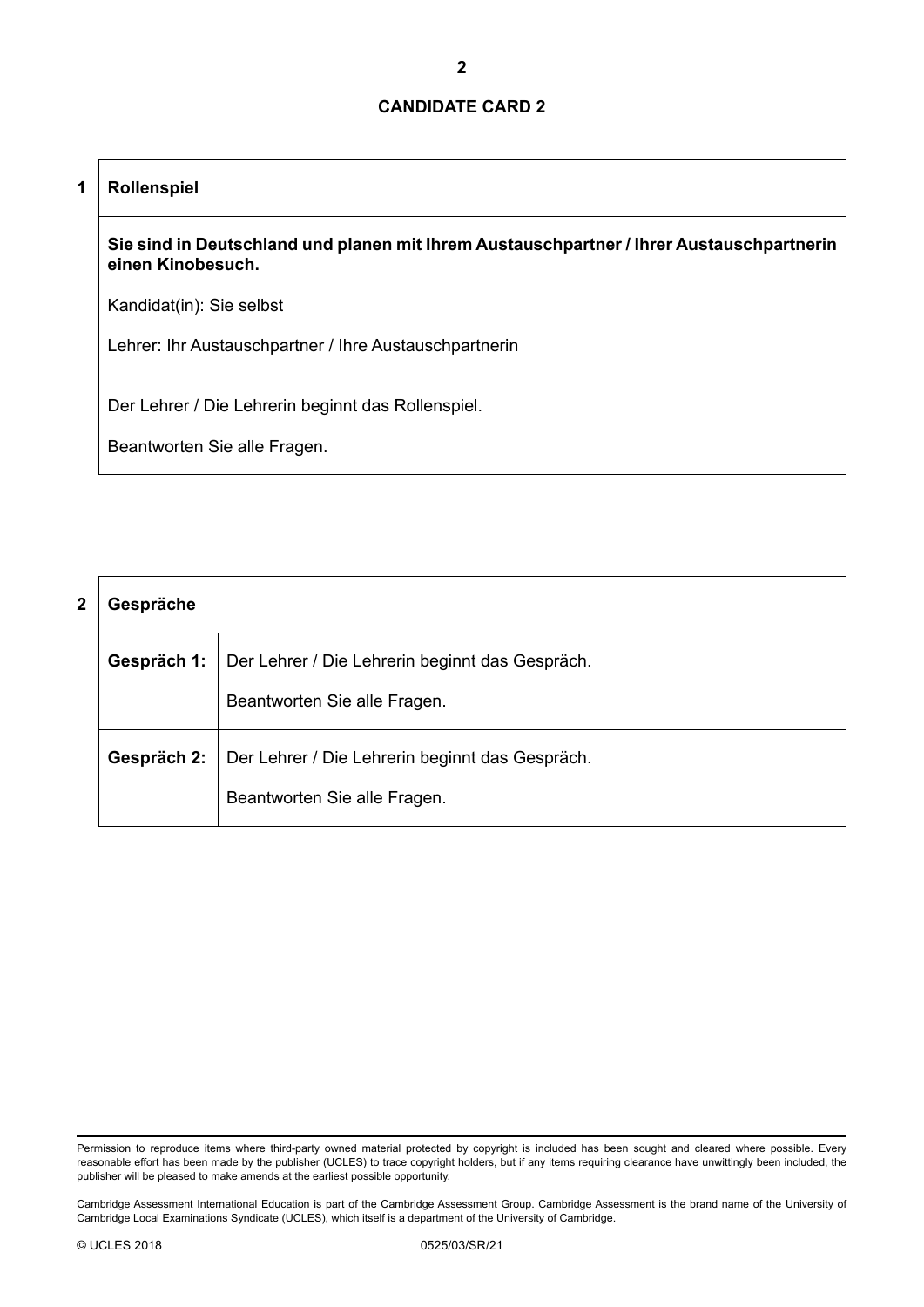

SPECIMEN CANDIDATE CARD THREE **A Approximately 10 minutes** 

No additional materials are needed.

# **INSTRUCTIONS**

\*0123456789\*

- Answer all questions. You must respond in German.
- ● You will have 10 minutes of preparation time before the test.
	- The speaking test will include: Role play (approximately 2 minutes)
		- Topic conversation 1 (4 minutes)
- Topic conversation 2 (4 minutes). **• Preparation time** (10 minutes): You are going to take part in a role play. Study the role play scenario given on the candidate card to prepare for the test. You are **not** allowed to make any notes. Take this card with you into the examination room.
- **Dictionaries are not allowed.**
- Do **not** write on this candidate card.

**GERMAN 0525/03**

Paper 3 Speaking **For examination from 2021**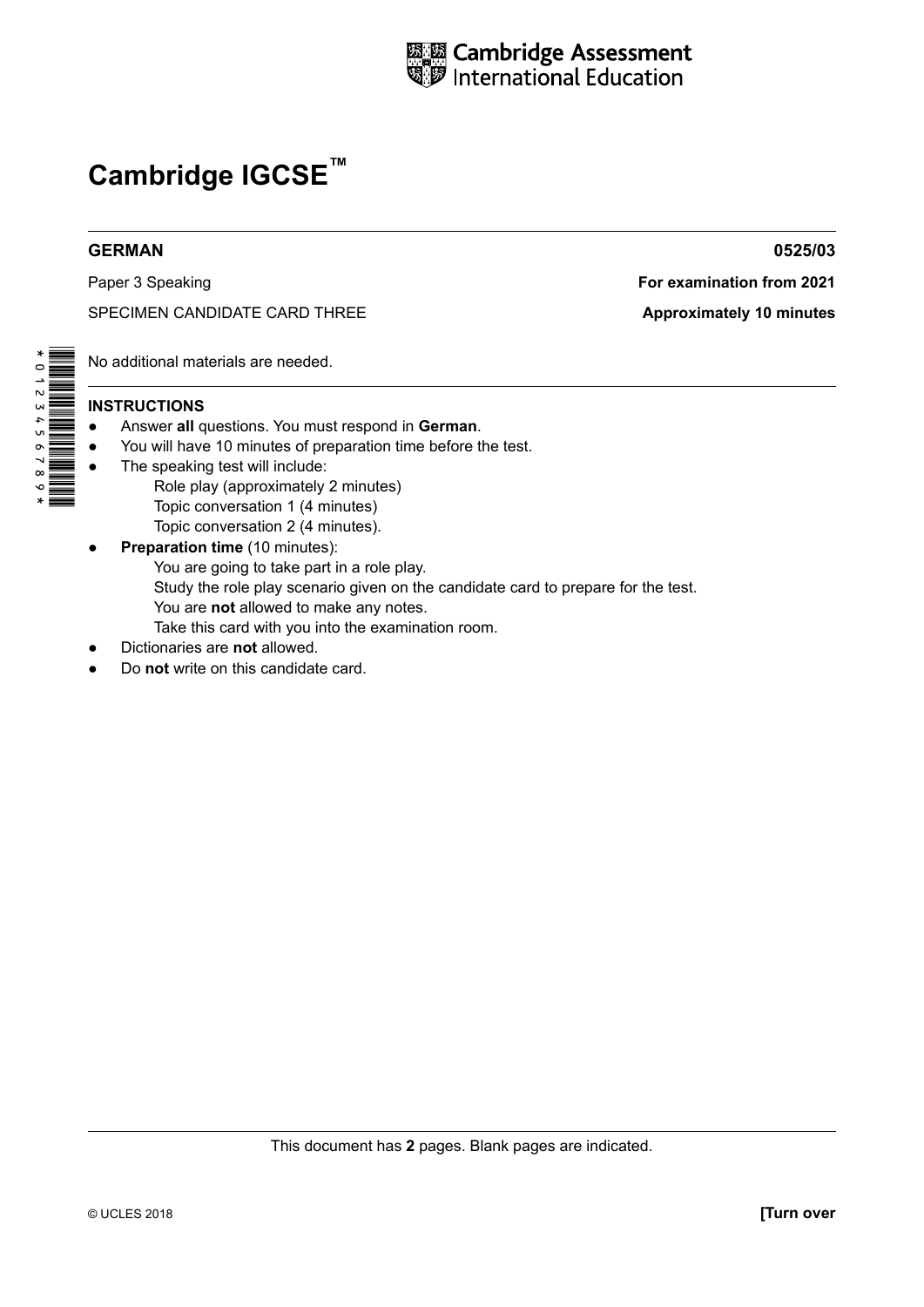# **1 Rollenspiel**

**Sie sind in einem Kleidergeschäft in Deutschland. Sie wollen etwas kaufen. Sie sprechen mit Ihrem Austauschpartner / Ihrer Austauschpartnerin.**

Kandidat(in): Sie selbst

Lehrer: Ihr Austauschpartner / Ihre Austauschpartnerin

Der Lehrer / Die Lehrerin beginnt das Rollenspiel.

| 2 | Gespräche   |                                                                                 |  |
|---|-------------|---------------------------------------------------------------------------------|--|
|   | Gespräch 1: | Der Lehrer / Die Lehrerin beginnt das Gespräch.                                 |  |
|   |             | Beantworten Sie alle Fragen.                                                    |  |
|   | Gespräch 2: | Der Lehrer / Die Lehrerin beginnt das Gespräch.<br>Beantworten Sie alle Fragen. |  |

Permission to reproduce items where third-party owned material protected by copyright is included has been sought and cleared where possible. Every reasonable effort has been made by the publisher (UCLES) to trace copyright holders, but if any items requiring clearance have unwittingly been included, the publisher will be pleased to make amends at the earliest possible opportunity.

Cambridge Assessment International Education is part of the Cambridge Assessment Group. Cambridge Assessment is the brand name of the University of Cambridge Local Examinations Syndicate (UCLES), which itself is a department of the University of Cambridge.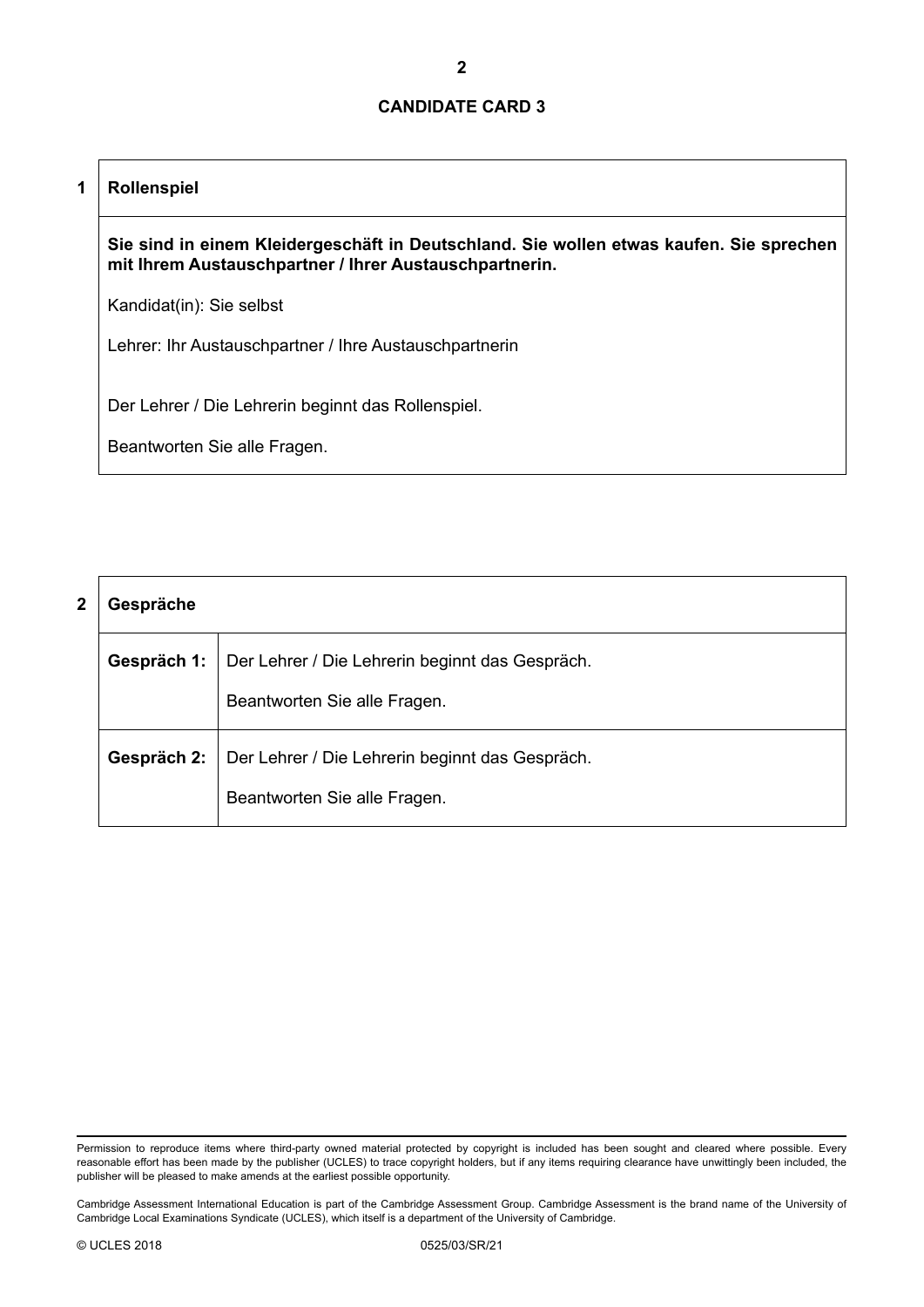

# **GERMAN 0525/03**

SPECIMEN CANDIDATE CARD FOUR **Approximately 10 minutes** 

No additional materials are needed.

# **INSTRUCTIONS**

\*0123456789\*

- Answer all questions. You must respond in German.
- ● You will have 10 minutes of preparation time before the test.
- The speaking test will include: Role play (approximately 2 minutes)
	- Topic conversation 1 (4 minutes)
- Topic conversation 2 (4 minutes). **• Preparation time** (10 minutes): You are going to take part in a role play. Study the role play scenario given on the candidate card to prepare for the test. You are **not** allowed to make any notes. Take this card with you into the examination room.
- **Dictionaries are not allowed.**
- Do **not** write on this candidate card.

Paper 3 Speaking **For examination from 2021**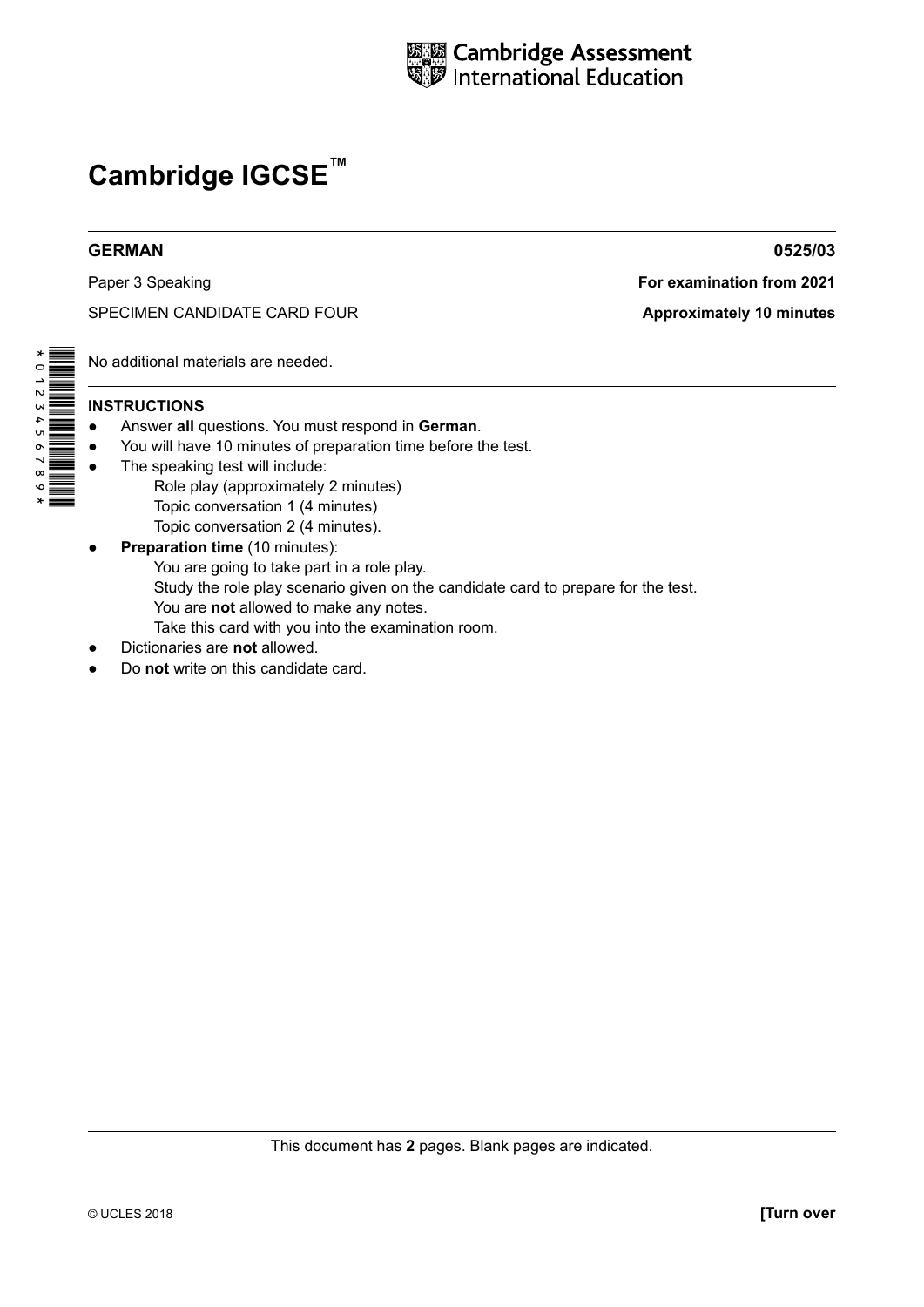# **1 Rollenspiel**

**Sie sind in einem Hotel in Deutschland. Sie wollen ein anderes Zimmer. Sie sprechen mit der Person am Hotelempfang.**

Kandidat(in): Sie selbst

Lehrer: Die Person am Hotelempfang

Der Lehrer / Die Lehrerin beginnt das Rollenspiel.

| 2 | Gespräche   |                                                 |  |
|---|-------------|-------------------------------------------------|--|
|   | Gespräch 1: | Der Lehrer / Die Lehrerin beginnt das Gespräch. |  |
|   |             | Beantworten Sie alle Fragen.                    |  |
|   | Gespräch 2: | Der Lehrer / Die Lehrerin beginnt das Gespräch. |  |
|   |             | Beantworten Sie alle Fragen.                    |  |

Permission to reproduce items where third-party owned material protected by copyright is included has been sought and cleared where possible. Every reasonable effort has been made by the publisher (UCLES) to trace copyright holders, but if any items requiring clearance have unwittingly been included, the publisher will be pleased to make amends at the earliest possible opportunity.

Cambridge Assessment International Education is part of the Cambridge Assessment Group. Cambridge Assessment is the brand name of the University of Cambridge Local Examinations Syndicate (UCLES), which itself is a department of the University of Cambridge.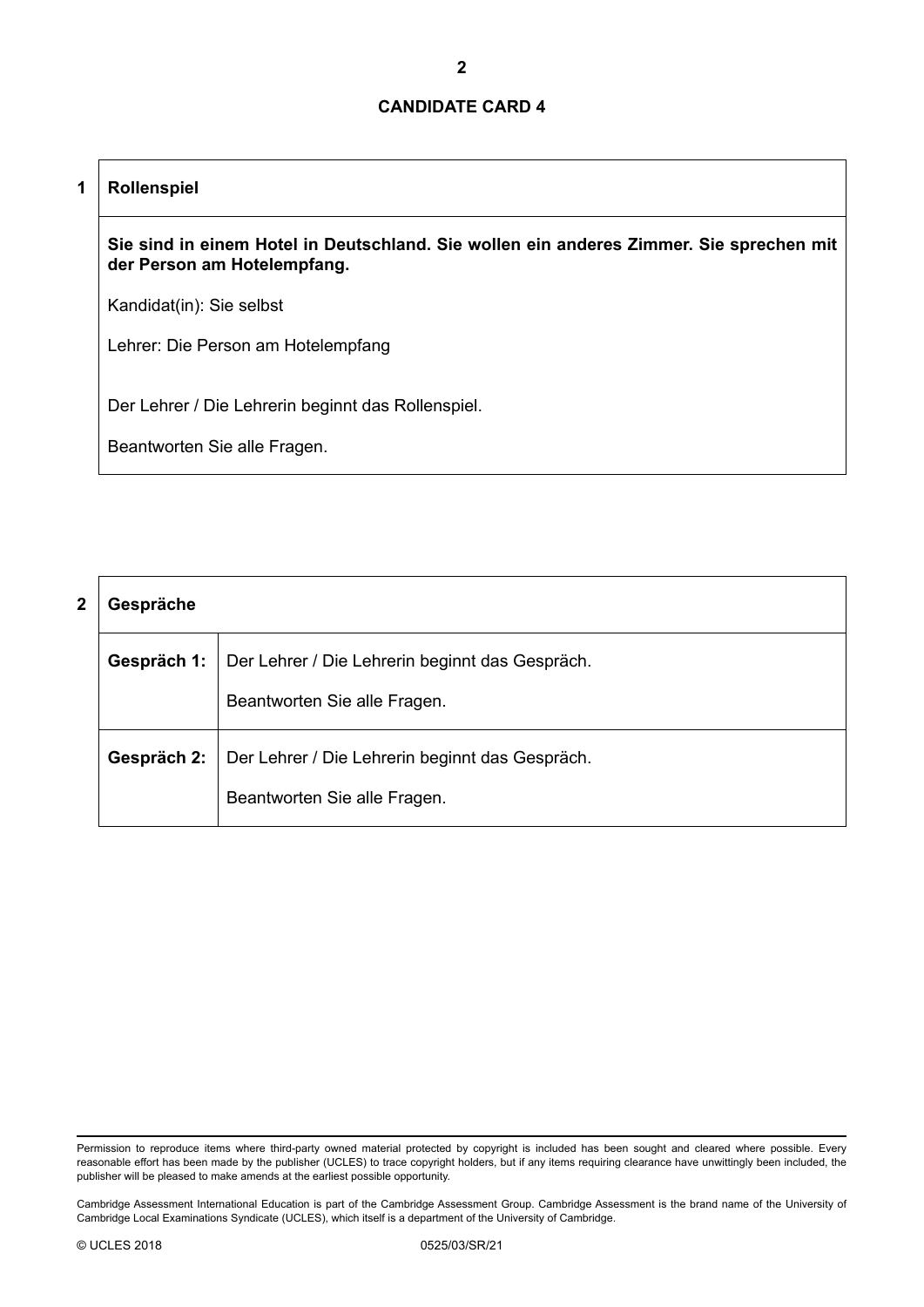

# **GERMAN 0525/03**

SPECIMEN CANDIDATE CARD FIVE **A**pproximately 10 minutes

No additional materials are needed.

# **INSTRUCTIONS**

\*0123456789\*

- Answer all questions. You must respond in German.
- ● You will have 10 minutes of preparation time before the test.
- The speaking test will include: Role play (approximately 2 minutes)
	- Topic conversation 1 (4 minutes)
- Topic conversation 2 (4 minutes). **• Preparation time** (10 minutes): You are going to take part in a role play. Study the role play scenario given on the candidate card to prepare for the test. You are **not** allowed to make any notes. Take this card with you into the examination room.
- **Dictionaries are not allowed.**
- Do **not** write on this candidate card.

Paper 3 Speaking **For examination from 2021**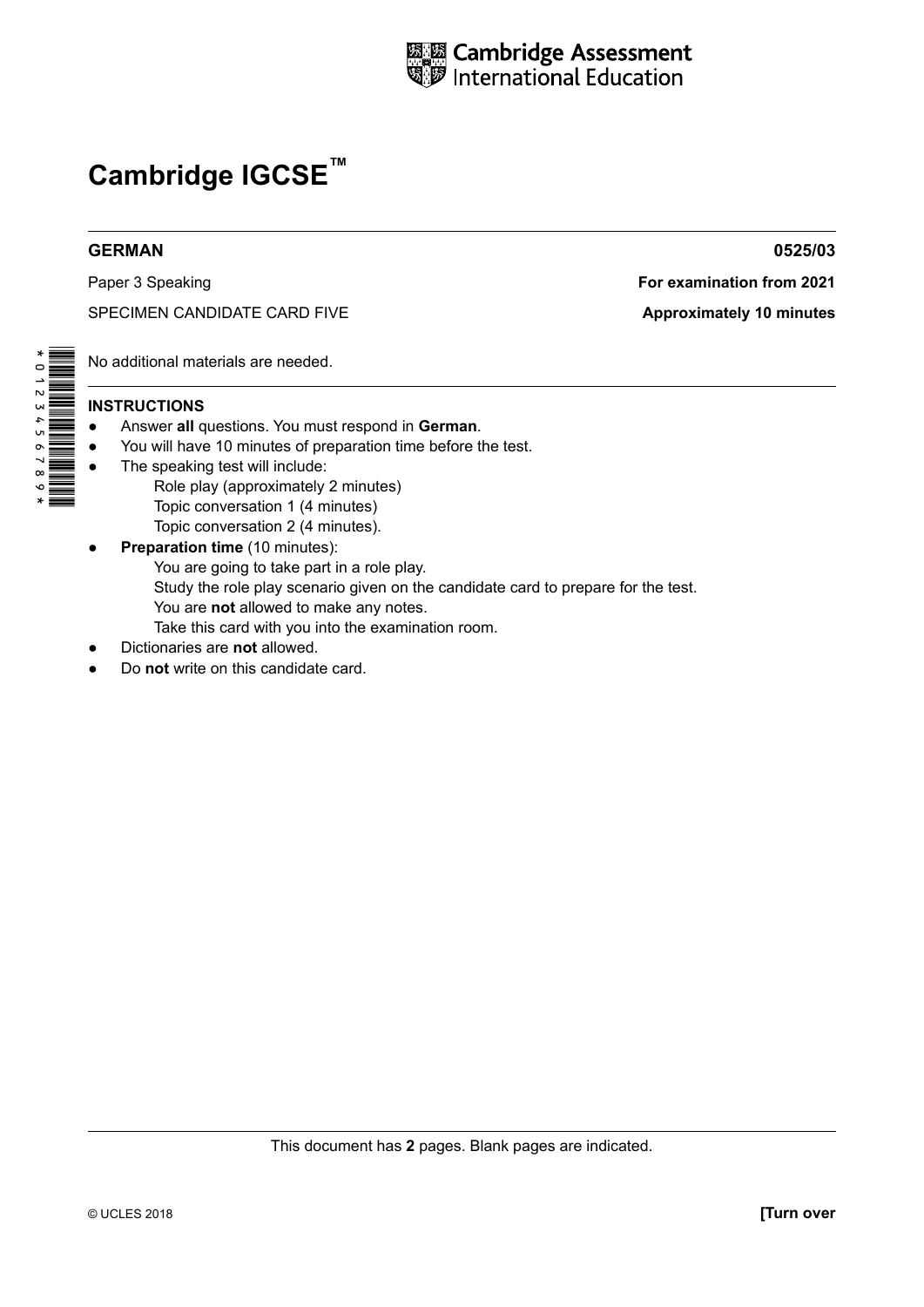# **1 Rollenspiel**

**Sie sind im Fitnessstudio. Der Trainer / Die Trainerin stellt Ihnen Fragen.**

Kandidat(in): Sie selbst

Lehrer: Der Trainer / Die Trainerin

Der Lehrer / Die Lehrerin beginnt das Rollenspiel.

| 2 | Gespräche   |                                                                                 |  |
|---|-------------|---------------------------------------------------------------------------------|--|
|   | Gespräch 1: | Der Lehrer / Die Lehrerin beginnt das Gespräch.<br>Beantworten Sie alle Fragen. |  |
|   | Gespräch 2: | Der Lehrer / Die Lehrerin beginnt das Gespräch.                                 |  |
|   |             | Beantworten Sie alle Fragen.                                                    |  |

Permission to reproduce items where third-party owned material protected by copyright is included has been sought and cleared where possible. Every reasonable effort has been made by the publisher (UCLES) to trace copyright holders, but if any items requiring clearance have unwittingly been included, the publisher will be pleased to make amends at the earliest possible opportunity.

Cambridge Assessment International Education is part of the Cambridge Assessment Group. Cambridge Assessment is the brand name of the University of Cambridge Local Examinations Syndicate (UCLES), which itself is a department of the University of Cambridge.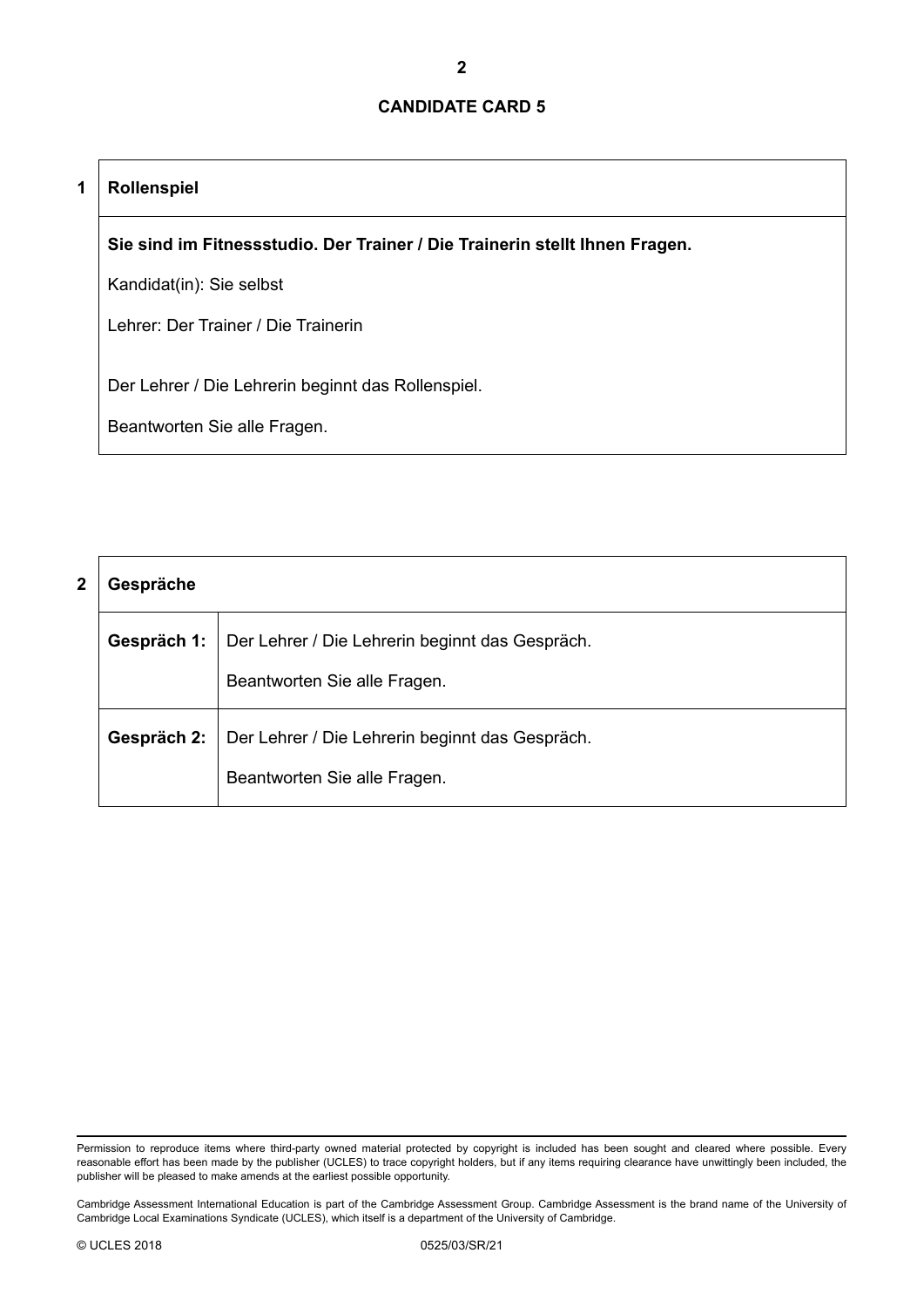

# **GERMAN 0525/03**

SPECIMEN CANDIDATE CARD SIX **Approximately 10 minutes** 

Paper 3 Speaking **For examination from 2021** 

No additional materials are needed.

# **INSTRUCTIONS**

- Answer all questions. You must respond in German.
- ● You will have 10 minutes of preparation time before the test.
- The speaking test will include: Role play (approximately 2 minutes)
	- Topic conversation 1 (4 minutes)
	- Topic conversation 2 (4 minutes).
- **• Preparation time** (10 minutes): You are going to take part in a role play. Study the role play scenario given on the candidate card to prepare for the test. You are **not** allowed to make any notes. Take this card with you into the examination room.
- **Dictionaries are not allowed.**
- Do **not** write on this candidate card.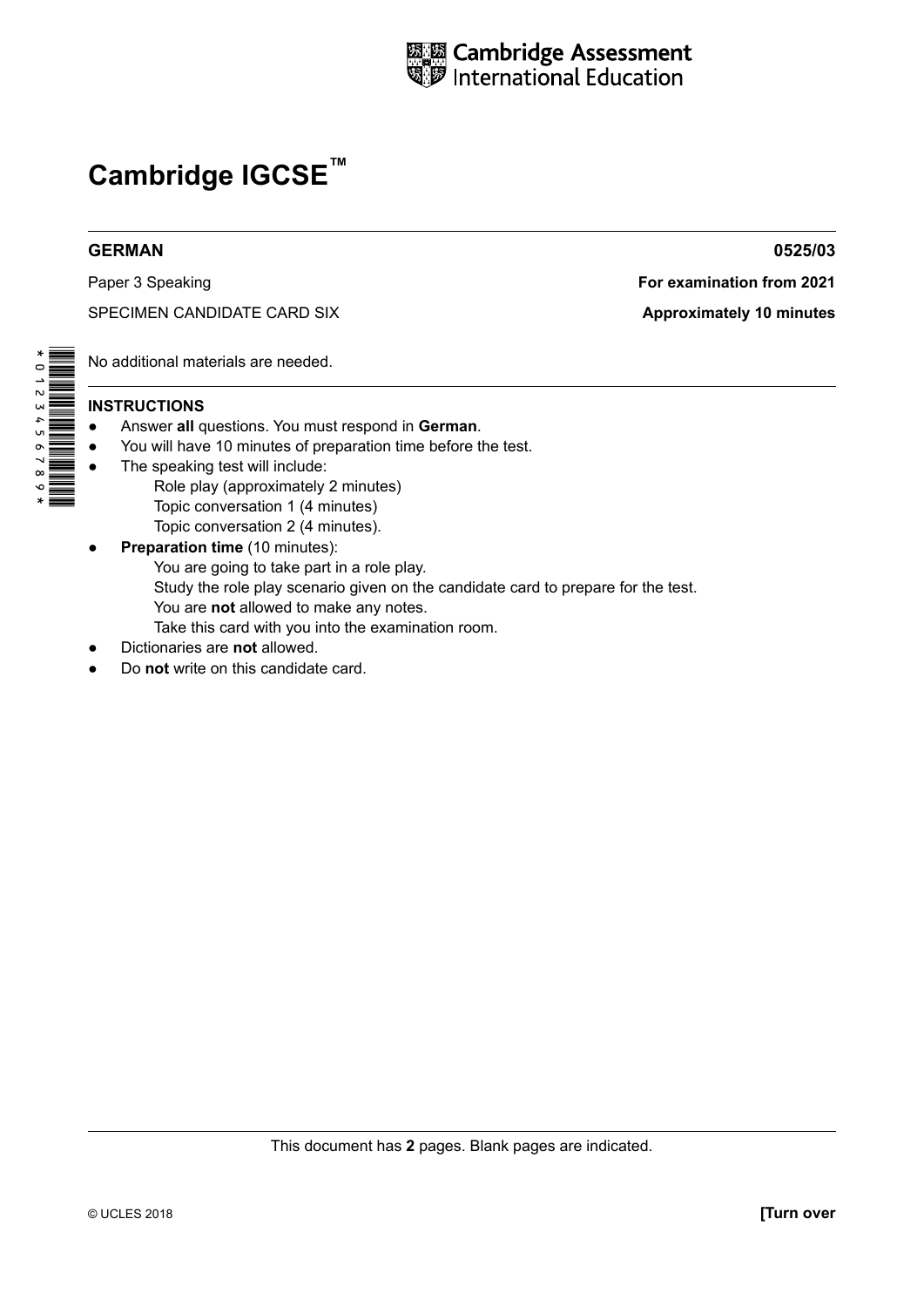# **1 Rollenspiel**

**Sie möchten mit Ihrem Austauschpartner / Ihrer Austauschpartnerin einen Freizeitpark in Österreich besuchen.**

Kandidat(in): Sie selbst

Lehrer: Ihr Austauschpartner / Ihre Austauschpartnerin

Der Lehrer / Die Lehrerin beginnt das Rollenspiel.

| 2 | Gespräche   |                                                                                 |  |
|---|-------------|---------------------------------------------------------------------------------|--|
|   | Gespräch 1: | Der Lehrer / Die Lehrerin beginnt das Gespräch.                                 |  |
|   |             | Beantworten Sie alle Fragen.                                                    |  |
|   | Gespräch 2: | Der Lehrer / Die Lehrerin beginnt das Gespräch.<br>Beantworten Sie alle Fragen. |  |

Permission to reproduce items where third-party owned material protected by copyright is included has been sought and cleared where possible. Every reasonable effort has been made by the publisher (UCLES) to trace copyright holders, but if any items requiring clearance have unwittingly been included, the publisher will be pleased to make amends at the earliest possible opportunity.

Cambridge Assessment International Education is part of the Cambridge Assessment Group. Cambridge Assessment is the brand name of the University of Cambridge Local Examinations Syndicate (UCLES), which itself is a department of the University of Cambridge.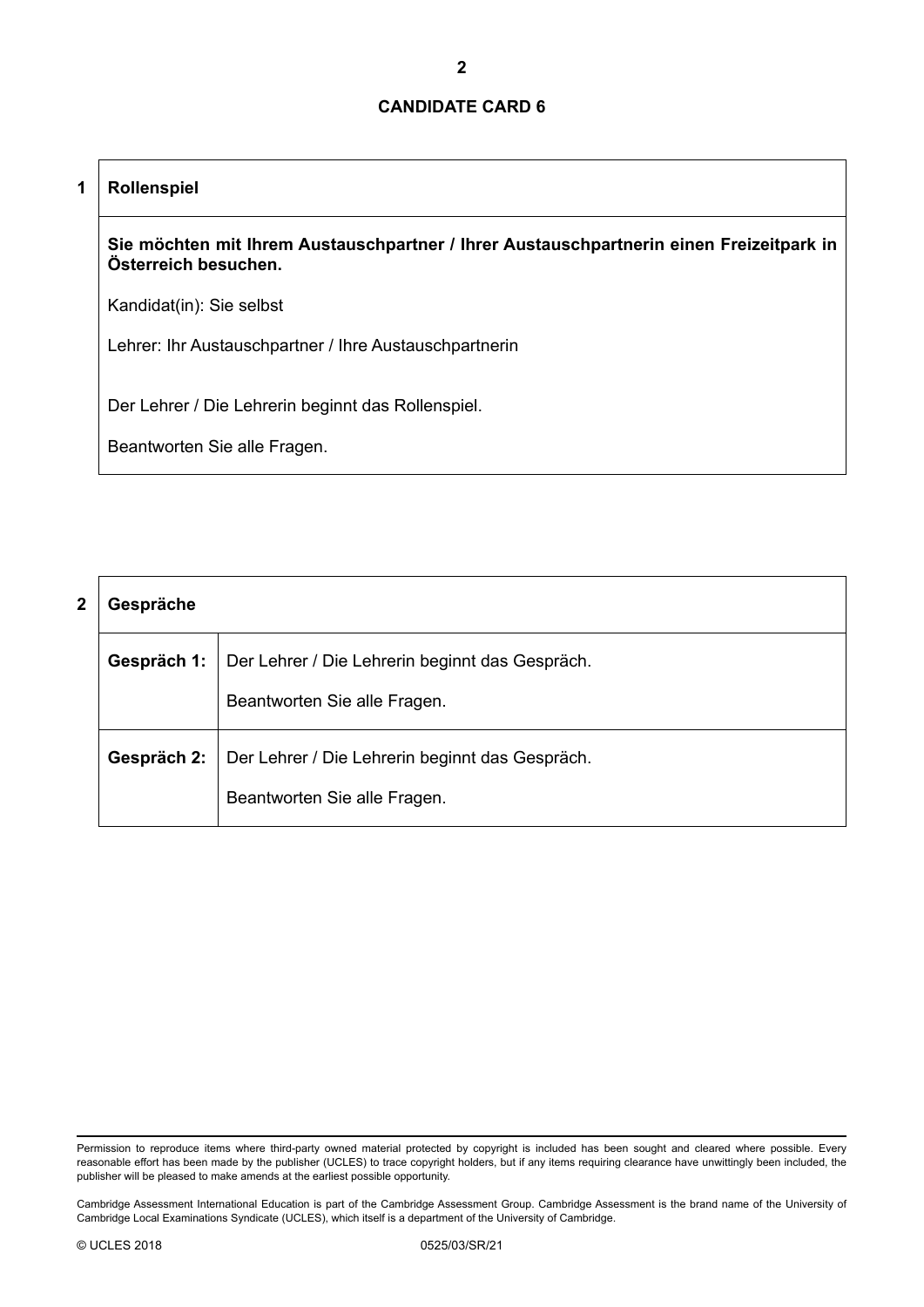

Paper 3 Speaking **For examination from 2021** 

SPECIMEN CANDIDATE CARD SEVEN **Approximately 10 minutes** 

No additional materials are needed.

# **INSTRUCTIONS**

\*0123456789\*

- Answer all questions. You must respond in German.
- ● You will have 10 minutes of preparation time before the test.
- The speaking test will include: Role play (approximately 2 minutes)
	- Topic conversation 1 (4 minutes)
- Topic conversation 2 (4 minutes). **• Preparation time** (10 minutes): You are going to take part in a role play. Study the role play scenario given on the candidate card to prepare for the test. You are **not** allowed to make any notes. Take this card with you into the examination room.
- **Dictionaries are not allowed.**
- Do **not** write on this candidate card.

**GERMAN 0525/03**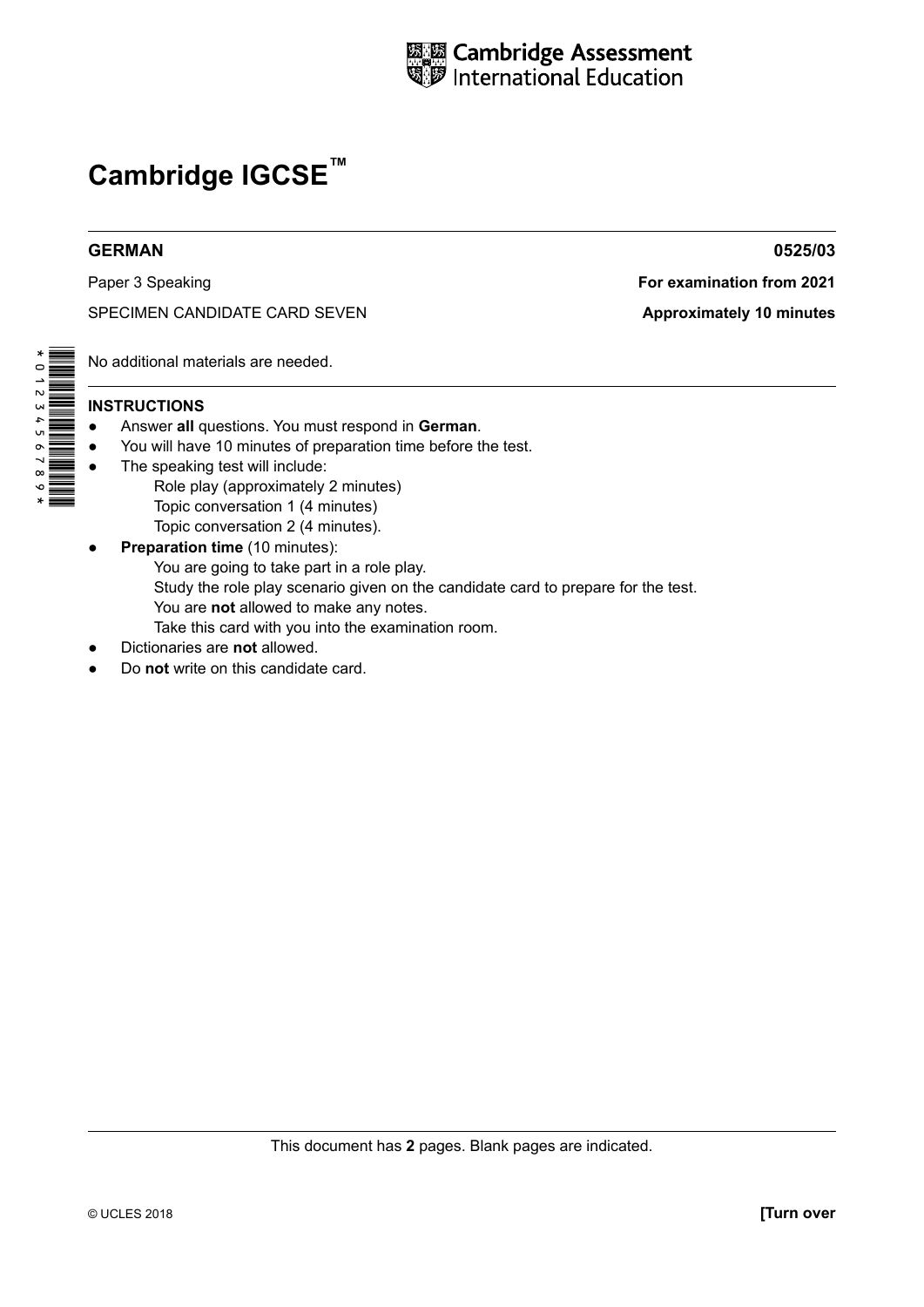# **1 Rollenspiel**

**Sie sind in der Touristeninformation in Berlin. Sie sprechen mit dem Angestellten / der Angestellten.**

Kandidat(in): Sie selbst

Lehrer: Der / Die Angestellte

Der Lehrer / Die Lehrerin beginnt das Rollenspiel.

| 2 | Gespräche   |                                                                                 |  |
|---|-------------|---------------------------------------------------------------------------------|--|
|   | Gespräch 1: | Der Lehrer / Die Lehrerin beginnt das Gespräch.                                 |  |
|   |             | Beantworten Sie alle Fragen.                                                    |  |
|   | Gespräch 2: | Der Lehrer / Die Lehrerin beginnt das Gespräch.<br>Beantworten Sie alle Fragen. |  |

Permission to reproduce items where third-party owned material protected by copyright is included has been sought and cleared where possible. Every reasonable effort has been made by the publisher (UCLES) to trace copyright holders, but if any items requiring clearance have unwittingly been included, the publisher will be pleased to make amends at the earliest possible opportunity.

Cambridge Assessment International Education is part of the Cambridge Assessment Group. Cambridge Assessment is the brand name of the University of Cambridge Local Examinations Syndicate (UCLES), which itself is a department of the University of Cambridge.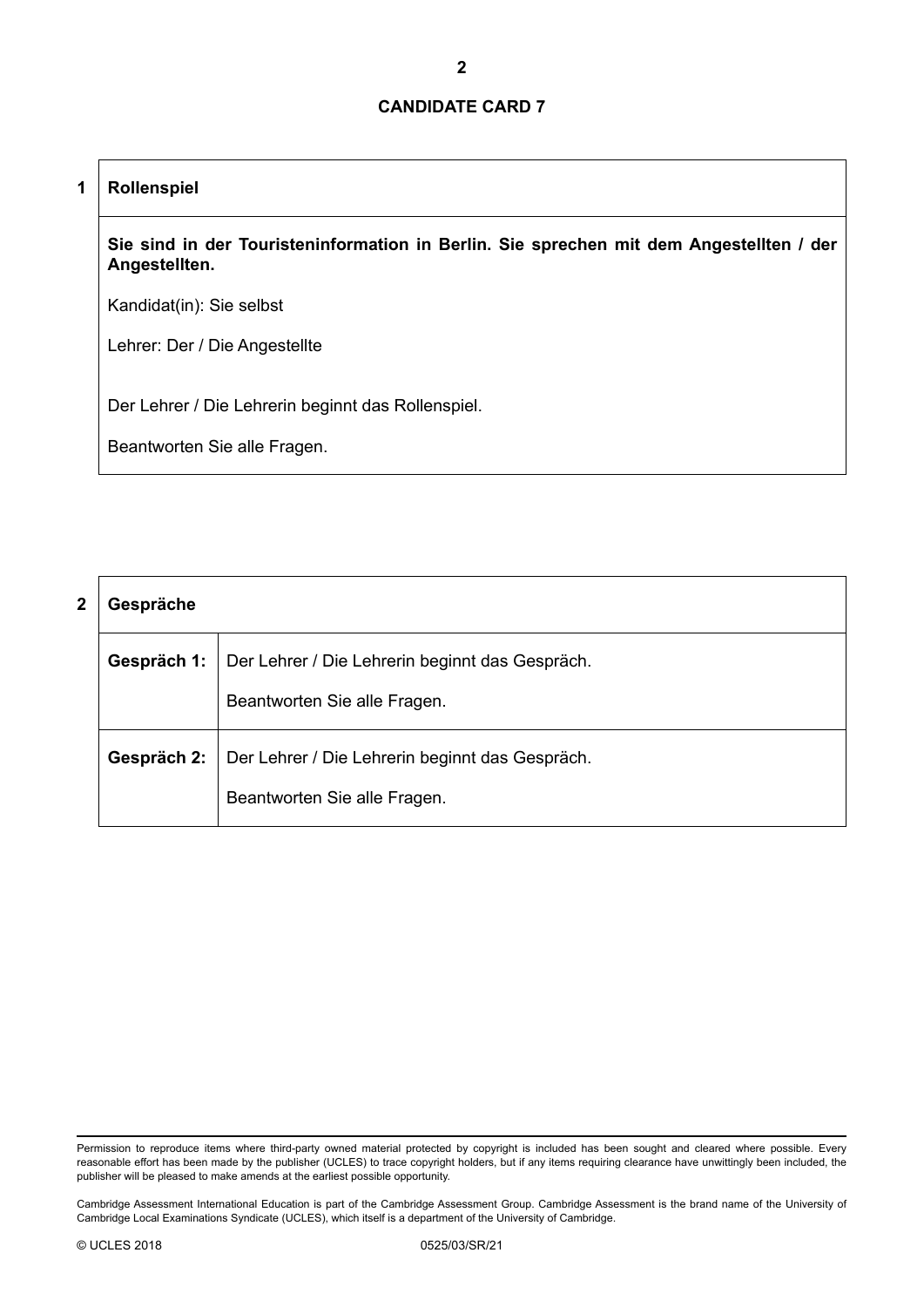

Paper 3 Speaking **For examination from 2021**

SPECIMEN CANDIDATE CARD EIGHT **A**pproximately 10 minutes

No additional materials are needed.

# **INSTRUCTIONS**

- Answer all questions. You must respond in German.
- ● You will have 10 minutes of preparation time before the test.
- The speaking test will include: Role play (approximately 2 minutes)
	- Topic conversation 1 (4 minutes)
- Topic conversation 2 (4 minutes). **• Preparation time** (10 minutes): You are going to take part in a role play. Study the role play scenario given on the candidate card to prepare for the test. You are **not** allowed to make any notes. Take this card with you into the examination room.
- **Dictionaries are not allowed.**
- Do **not** write on this candidate card.

**GERMAN 0525/03**

This document has **2** pages. Blank pages are indicated.

\*0123456789\*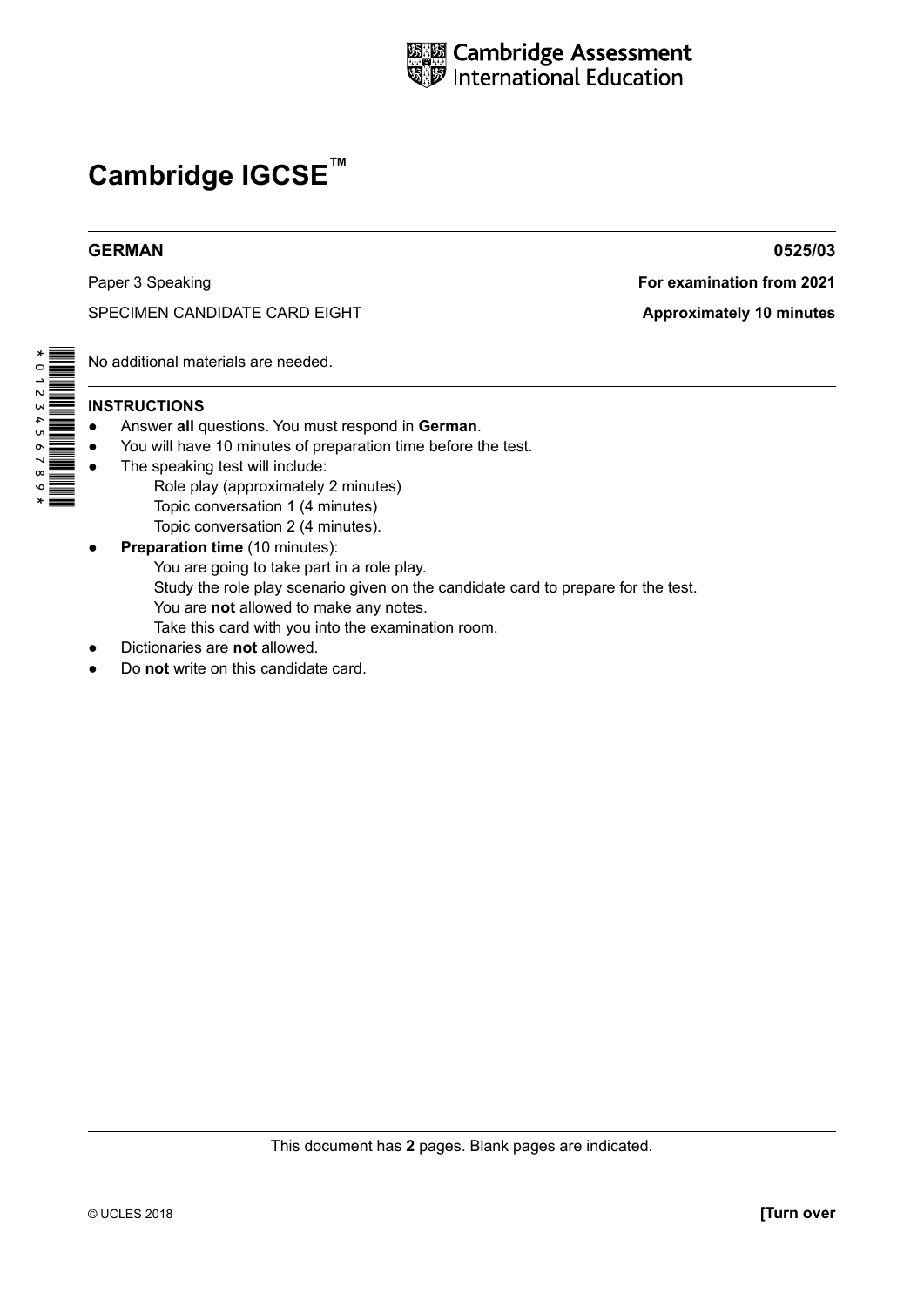# **1 Rollenspiel**

**Sie sind in der Schweiz und wollen mit Ihrem Austauschpartner / Ihrer Austauschpartnerin zum Essen ausgehen.**

Kandidat(in): Sie selbst

Lehrer: Ihr Freund / Ihre Freundin

Der Lehrer / Die Lehrerin beginnt das Rollenspiel.

| 2 | Gespräche   |                                                                                 |  |
|---|-------------|---------------------------------------------------------------------------------|--|
|   | Gespräch 1: | Der Lehrer / Die Lehrerin beginnt das Gespräch.                                 |  |
|   |             | Beantworten Sie alle Fragen.                                                    |  |
|   | Gespräch 2: | Der Lehrer / Die Lehrerin beginnt das Gespräch.<br>Beantworten Sie alle Fragen. |  |

Permission to reproduce items where third-party owned material protected by copyright is included has been sought and cleared where possible. Every reasonable effort has been made by the publisher (UCLES) to trace copyright holders, but if any items requiring clearance have unwittingly been included, the publisher will be pleased to make amends at the earliest possible opportunity.

Cambridge Assessment International Education is part of the Cambridge Assessment Group. Cambridge Assessment is the brand name of the University of Cambridge Local Examinations Syndicate (UCLES), which itself is a department of the University of Cambridge.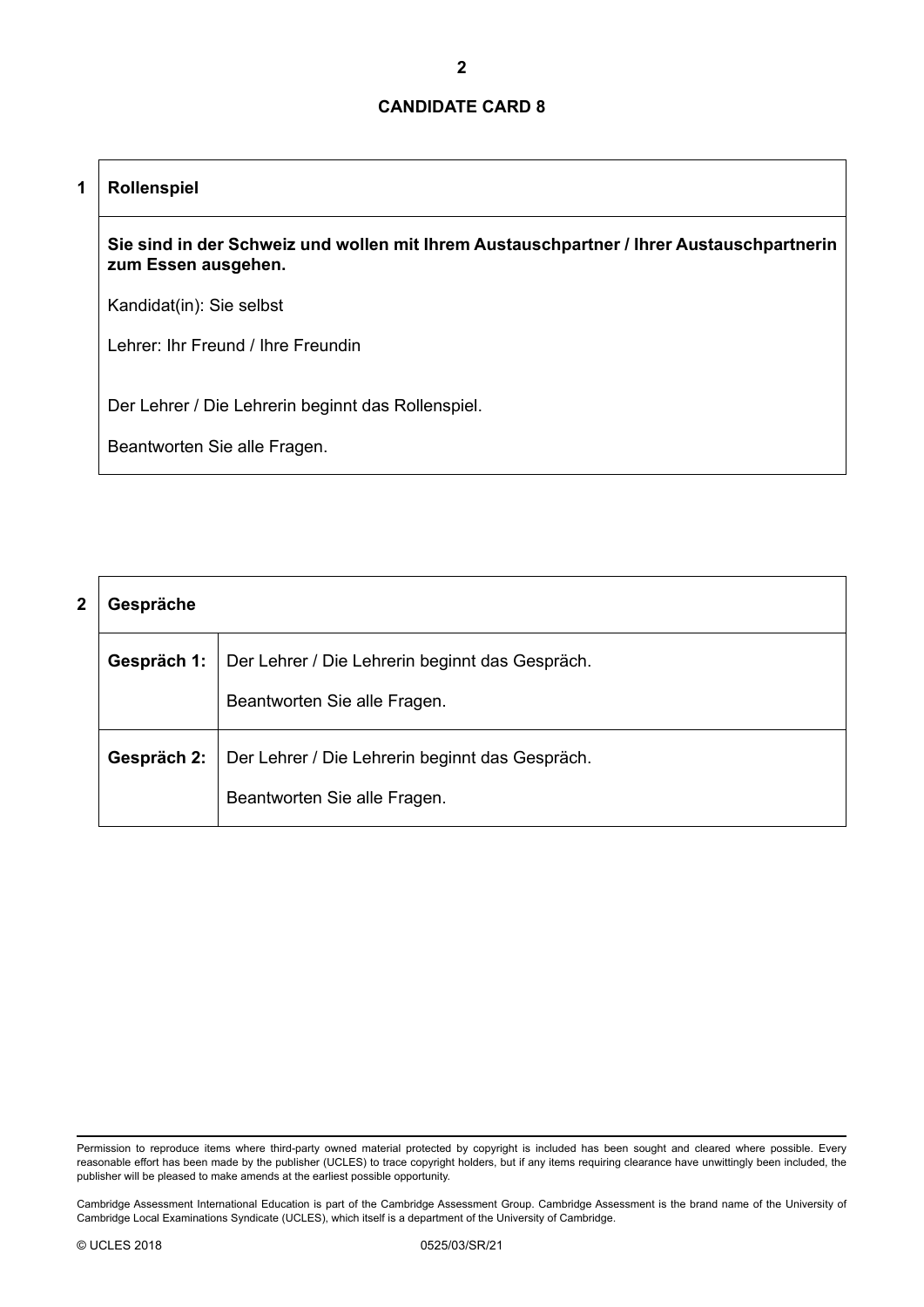

# **GERMAN 0525/03**

SPECIMEN CANDIDATE CARD NINE **Approximately 10 minutes** 

Paper 3 Speaking **For examination from 2021** 

No additional materials are needed.

# **INSTRUCTIONS**

\*0123456789\*

- Answer all questions. You must respond in German.
- ● You will have 10 minutes of preparation time before the test.
- The speaking test will include: Role play (approximately 2 minutes)
	- Topic conversation 1 (4 minutes)
	- Topic conversation 2 (4 minutes).
- **• Preparation time** (10 minutes): You are going to take part in a role play. Study the role play scenario given on the candidate card to prepare for the test. You are **not** allowed to make any notes. Take this card with you into the examination room.
- **Dictionaries are not allowed.**
- Do **not** write on this candidate card.